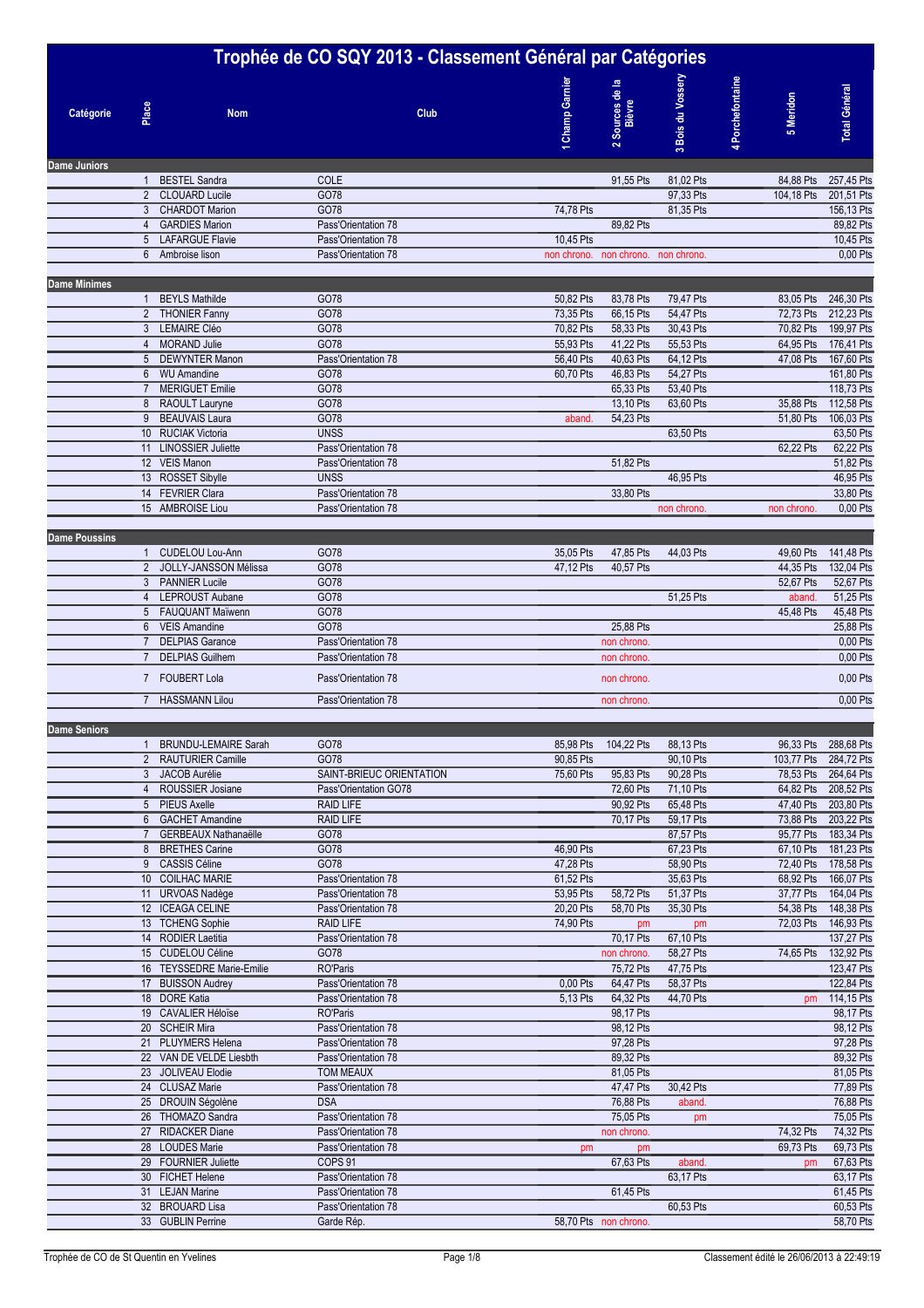## **Trophée de CO SQY 2013 - Classement Général par Catégories Bois du Vossery Champ Garnier** 3 Bois du Vossery 4 Porchefontaine **Porchefontaine Champ Garnie Sources de la Total Général Total Général** Sources de **5 Meridon Bièvre Place Nom Club Catégorie**  $\sim$ **1**34 JUNG Chloe Pass'Orientation 78 0 0 pm 0 53,45 Pts 53,45 Pts 35 POMARES Charlotte **ACBeauchamp** 43,67 Pts 43,67 Pts 43,67 Pts 43,67 Pts 43,67 Pts 43,67 Pts 43,67 Pts 43,67 Pts 43,67 Pts 43,67 Pts 43,67 Pts 43,67 Pts 43,67 Pts 43,67 Pts 43,67 Pts 43,67 Pts 43,67 Pts 43,67 Pts 43,67 P 36 METZ Camille **27,27 Pts 27,27 Pts 27,27 Pts** 27,27 Pts 27,27 Pts 27,27 Pts 27,27 Pts 27,27 Pts 27,27 Pts 27,27 Pts 27,27 Pts 27,27 Pts 27,27 Pts 27,27 Pts 27,27 Pts 27,27 Pts 27,27 Pts 27,27 Pts 27,27 Pts 27,27 Pts 27,2 37 HAIGNERE Emilie **Pass'Orientation 78** 0 0 0 2 0 2 2 2 3 4,60 Pts 0 4,60 Pts 0 4,60 Pts 0 4,60 Pts 0 4,60 Pts 38 TALET Hélène Pass'Orientation 78 pm 0 0 0 0 0,00 Pts 38 CHAMLA Anne-Sophie Pass'Orientation 78 0.00 Pts<br>38 CHAMBOSSE AMANDINE Pass'Orientation 78 000 Pts 38 CHAMBOSSE AMANDINE Pass'Orientation 78 0 0 0 0 non chrono. 0,00 Pts 38 CADET Marion **Pass'Orientation 78** 0.00 Pts control aband. 0 0.00 Pts 38 WOLFF MYLENE Pass'Orientation 78 0 0 0 0 non chrono. 0,00 Pts 38 FEDERSPIEL EVA Pass'Orientation 78 0 0 0 0 pm 0,00 Pts 38 RICORD PAULINE Pass'Orientation 78 pm contract part of the extension of the extension of the extension of the extension of the extension of the extension of the extension of the extension of the extension of the extensi 38 FERRAGU Agathe Pass'Orientation 78 pm pm 0,00 Pts 38 PICQUENDAR Victoria **Pass'Orientation 78** 0.00 Pts **pm 0.00 Pts** 0.00 Pts 0.00 Pts 38 PEYRE Cindy **Pass'Orientation 78** 0,00 Pts and chrono. 0 0,00 Pts and chrono. 38 MARTY Celia **Pass'Orientation 78** non chrono. 0 00 Pts 0,00 Pts 0,00 Pts 38 LHERIAU Pass'Orientation 78 0 0 0 0 non chrono. 0,00 Pts 38 LABREUR Valentine Pass'Orientation 78 0 0 pm 0 0 0,00 Pts 38 FRAYSSE Charlène **Pass'Orientation 78** 0,00 Pts 38 HUBERT Laurene **Pass'Orientation 78 Decision 28** 0.00 Pts **Dame Vétérans 0 0 0 0 0 0 0** 1 LAROCHE Maroussia ASCO ORLEANS 85,05 Pts 88,73 Pts 63,63 Pts 0 0 237,41 Pts 2 BESTEL Florence COLE 0 81,67 Pts 73,10 Pts 0 82,45 Pts 237,22 Pts 3 PASSELERGUE Marianne ASMBCO 68,80 Pts 88,17 Pts 77,80 Pts 234,77 Pts 234,77 Pts 4 LEVREUX Nathalie 6078 6078 6078 16.00 1202,20 Pts 46,88 Pts 81,65 Pts 73,67 Pts 202,20 Pts 0 202,20 Pts 5 DEWYNTER Veronique Pass'Orientation 78 pm 60,75 Pts 68,88 Pts 65,73 Pts 195,36 Pts 6 ROBBE Solène COLE 49,23 Pts 71,08 Pts 42,38 Pts 0 72,20 Pts 192,51 Pts 7 TOLLET Martine GO78 49,45 Pts 82,28 Pts 33,00 Pts 0 48,93 Pts 180,66 Pts 8 MARLOT Catherine Pass'Orientation 78 55,97 Pts 60,23 Pts 48,52 Pts 164,72 Pts 9 PETIT Guyonne ASMBCO 81,43 Pts 74,62 Pts 156,05 Pts 10 TAISSON Sandrine GO78 aband. 86,53 Pts 67,02 Pts 0 0 153,55 Pts 11 COFFE Marie-pierre 2009 ACBeauchamp 2009 ACBeauchamp 3 68,13 Pts 67,45 Pts 67,45 Pts 135,58 Pts 12 0 67,45 Pts 135,58 Pts 117,03 Pts 135,58 Pts 117,03 Pts 117,03 Pts 117,03 Pts 117,03 Pts 117,03 Pts 117,03 Pts 117,03 Pt 12 MERIGUET Valerie 13 OLLIVIER-BARBEROUSSE Gaëlle GO78 52,58 Pts 61,33 Pts 61,33 Pts 113,91 Pts 113,91 Pts 14 BOURDIER Coralie **Pass'Orientation 78** 0 65,95 Pts 65,95 Pts 47,78 Pts 113,73 Pts 113,73 Pts 113,73 Pts 113,73 Pts 15 TARNAUD LAUDE Nathalie Pass'Orientation 78 0 62,95 Pts 45,92 Pts 45,92 Pts 108,87 Pts 16 LE GUYADER Françoise ASMBCO ASMBO 60,93 Pts 24,50 Pts 29,97 Pts 105,40 Pts 17 PIGEOT Sylvie 6078 6078 50,60 Pts 53,22 Pts 53,22 Pts 103,82 Pts 103,82 Pts 18 ERBLAND Christine COLE COLE 2008 Pts 0 83,43 Pts 0 83,43 Pts 0 83,43 Pts 0 83,43 Pts 0 83,43 Pts 0 83,43 Pts 19 AMBROISE Martine **Pass'Orientation 78** non chrono. 64.45 Pts pm 18.67 Pts 83.12 Pts 20 DESCHEPPER Aurélie CRCO 0 80,57 Pts 0 0 0 80,57 Pts 21 VERCAEMERE celine FUN EVENTS FUN EVENTS 78,67 Pts 22 CEDELLE Claire CRCO 0 78,60 Pts 0 0 0 78,60 Pts 23 Guenther Mélanie Corrèze C.O **2009 Corrèze C.O 2009 Proprietate de la Corrèze C.O** 78,13 Pts 0 78,13 Pts 0 78,13 Pts 24 keller gina Corrèze C.O 2009 - Corrèze C.O 2009 - Corrèze C.O 2009 - Corrèze C.O 2009 - Corrèze C.O 2009 - C 25 VAN LEYNSEELE Marie 6078 68.03 Pts 71,70 Pts 71,70 Pts 71,70 Pts 71,70 Pts 71,70 Pts 71,70 Pts 68.03 Pts 71,70 Pts 71,70 Pts 71,70 Pts 71,70 Pts 71,70 Pts 71,70 Pts 71,70 Pts 71,70 Pts 71,70 Pts 68.03 Pts 68.03 Pts 68.0 26 MOREAU Elisabeth ASMBCO ASMES ASMES ASSESSED A DELISION CONTRACT A CONTRACT OF CONTRACT OF CONTRACT OF CONTRACT OF CONTRACT OF CONTRACT OF CONTRACT OF CONTRACT OF CONTRACT OF CONTRACT OF CONTRACT OF CONTRACT OF CONTRACT 27 DIDOU Susanna Pass'Orientation 78 0 0 0 0 54,37 Pts 54,37 Pts 28 WU Christine **ASMBCO** ASMBCO **aband.** 54,28 Pts aband. 54,28 Pts aband. 0 0 54,28 Pts 29 CHANSOU Elisabeth Pass'Orientation 78 0 0 53,23 Pts 0 53,23 Pts 0 53,23 Pts 0 53,23 Pts 0 53,23 Pts 0 53,23 Pts 30 MONTAMBAUX Anne-Marie Pass'Orientation 78 0 0 0 0 0 51,93 Pts 51,93 Pts 51,93 Pts 51,93 Pts 31 CHAUVINEAU Christine GO78 6 0 48,10 Pts 0 48,10 Pts 0 48,10 Pts 0 48,10 Pts 0 48,10 Pts 0 48,10 Pts 0 48,10 Pts 32 BERTHIER Fabienne COPS 91 COPS 91 COPS 91 COPS 0 44,82 Pts 0,00 Pts 44,82 Pts 0,00 Pts 44,82 Pts 33 SECHIER Nadia 20 0 0 0 44,60 Pts 44,60 Pts 44,60 Pts 44,60 Pts 44,60 Pts 44,60 Pts 44,60 Pts 44,60 Pts 44,60 Pts 34 WEISS Nadine 27,62 Pts 1,40 Pts 27,62 Pts 27,62 Pts 27,62 Pts 1,40 Pts 27,62 Pts 27,62 Pts 35 VERCAEMERE Céline FUN EVENTS 6,82 Pts 6,82 Pts 6,82 Pts 6,82 Pts 6,82 Pts 6,82 Pts 6,82 Pts 6,82 Pts 6,82 Pts 6,03 Pts 6,03 Pts 6,03 Pts 6,03 Pts 6,03 Pts 6,03 Pts 6,03 Pts 6,03 Pts 6,03 Pts 6,03 Pts 6,03 Pts 6,03 Pts 6 **Bass'Orientation 78** 37 VILLAME Uli ERCO 0 0 aband. 0 0 0,00 Pts 37 BIDEAU Patricia **Pass'Orientation 78** non chrono. 0 0.00 Pts 37 TRAN-VAN JOSELINE Pass'Orientation GO78 non chrono. 0 0 0 0 0,00 Pts 37 TRAN-VAN Jocelyne Pass'Orientation 78 contract of the contract of the contract of the contract of the contract of the contract of the contract of the contract of the contract of the contract of the contract of the contr THONIER Agnès Pass'Orientation 78 37 CHARDOT Ulrike GO78 GO78 aband. CO79 aband. CO79 aband. CO20 Pts 37 SINEUX Chantal Pass'Orientation 78 0 pm 0 0 0 0,00 Pts 37 SEYS-BALTHAZARD Valerie Pass'Orientation 78 aband. COD Pts and aband. COD Pts and aband. COD Pts and a 0,00 Pts aband. COD Pts and a 0,00 Pts aband aband. COD Pts aband aband. COD Pts aband aband. COD Pts aband aband ab 37 ROUGIER Sandra **Pass'Orientation 78** 0 0 0 non chrono. 0 non chrono. 0 non chrono. 0 non chrono. 37 DANEL Maud ASMBCO 0 aband. 0 0 0 0,00 Pts 37 NOUY ESTELLE **Pass'Orientation 78** 0 non chrono. 0,00 Pts

**Homme Juniors 0 0 0 0 0 0 0**

1 LEGRAND Timothée OPA MONTIGNY 90,32 Pts 99,98 Pts 91,80 Pts 0 83,80 Pts 282,10 Pts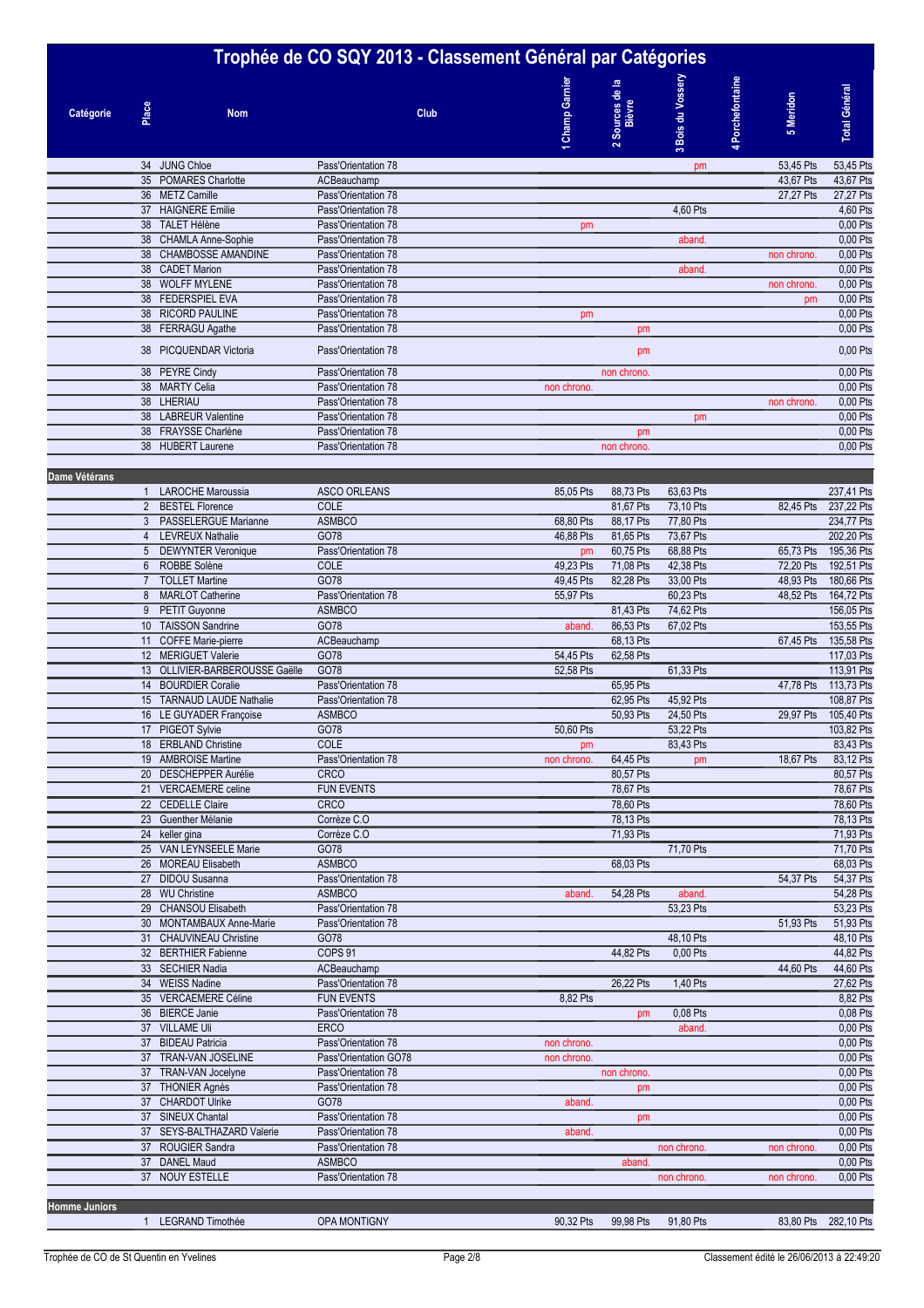## **Trophée de CO SQY 2013 - Classement Général par Catégories Bois du Vossery Champ Garnier** Bois du Vossery **4** Porchefontaine **Porchefontaine Sources de la Champ Garnie Total Général Total Général** Sources de **5 Meridon Bièvre Place Catégorie Nom Club**  $\sim$ **13**2 BEYLS Nicolas GO78 77,70 Pts 105,00 Pts 88,07 Pts 0 82,22 Pts 275,29 Pts 3 LEGRAND Mathis **3 COMPUTE OPA MONTIGNY** 2 0 169,08 Pts 96,25 Pts aband. 0 0 169,08 Pts 4 DEWYNTER Marin Pass'Orientation 78 0 0 72,55 Pts 65,25 Pts 137,80 Pts 5 ESTIVAL Thierry USM/CO 0 0 0 0 110,45 Pts 110,45 Pts 6 RAUTURIER Quentin GO78 0 0 106,50 Pts 0 0 106,50 Pts and the set of the cole of the cole of the cole of the cole of the cole of the cole of the cole of the cole of the cole of the cole of the cole of the cole of the cole of the cole of the cole of the cole of the cole of the 8 PEUREY Loann COLE 0 102,05 Pts 0 0 0 102,05 Pts 9 ROSPARS Théophile ASMBCO ASMBCO 68,07 Pts 0 88,07 Pts 88,07 Pts 88,07 Pts 88,07 Pts 10 ROGER Aymeric GO78 6078 0 0 87,72 Pts 87,72 Pts 87,72 Pts 87,72 Pts 87,72 Pts 87,72 Pts 87,72 Pts 11 DUPONT Florian Pass'Orientation 78 0 0 75,00 Pts 0 0 75,00 Pts 12 LABREURE ANTOINE Pass'Orientation 78 0 0 0 0 0 25,25 Pts 25,25 Pts 25,25 Pts 25,25 Pts 13 AUCHERE Vincent **Pass'Orientation 78** 0,00 Pts aband. 0 0 0 0 Pts aband. 0 0 0 Pts aband. 13 BIDEAU Tristan Pass'Orientation 78 non chrono. 0 0 0 0 0,00 Pts 13 LEMAITRE TITOUAN Pass'Orientation 78 non chrono. 0,00 Pts **Homme Minimes 0 0 0 0 0 0 0** 1 ERBLAND Pierre COLE 90,00 Pts 102,92 Pts 105,00 Pts 0 103,75 Pts 311,67 Pts 2 RIBIER Gabriel GO78 0 83,00 Pts 79,42 Pts 0 80,18 Pts 242,60 Pts 3 PANNIER Axel GO78 75,00 Pts 88,15 Pts 68,43 Pts 0 62,90 Pts 231,58 Pts 4 LEMAIRE Enzo 66,70 Pts 209,70 Pts 200,78 Pts 0 75,00 Pts 0 75,00 Pts 209,70 Pts 0 75,00 Pts 209,70 Pts 209,70 Pts 5 LEPROUST Noé GO78 62,60 Pts 0 49,43 Pts 0 81,82 Pts 193,85 Pts 6 ROGER Anton GO78 0 64,75 Pts 51,90 Pts 0 73,60 Pts 190,25 Pts The Superintendent Cole of the COLE of the COLE of the COLE of the COLE of the COLE of the 180,00 Pts 180,00 Pts 180,00 Pts 180,00 Pts 180,00 Pts 180,00 Pts 180,00 Pts 180,00 Pts 180,00 Pts 180,00 Pts 180,00 Pts 180,00 Pts 8 BESTEL Arnault COLE 0 0 84,38 Pts 0 89,48 Pts 173,86 Pts 9 BENITSA Sacha UNSS 0 67,68 Pts 44,13 Pts 0 57,07 Pts 168,88 Pts 10 BISTON Nicolas 6078 6078 67,35 Pts 63,12 Pts 63,12 Pts 130,47 Pts 130,47 Pts 11 DEBERNARD Guillaume Pass'Orientation 78 0 0 70,53 Pts 0 70,53 Pts 0 70,53 Pts 0 70,53 Pts 0 70,53 Pts 0 70 12 BAUCHET Sylvain Pass'Orientation 78 55,37 Pts 55,37 Pts 55,37 Pts 55,37 Pts 55,37 Pts 55,37 Pts 55,37 Pts 55,37 Pts 55,37 Pts 55,37 Pts 55,37 Pts 55,37 Pts 53.57 Pts 53.57 Pts 53.57 Pts 53.57 Pts 53.57 Pts 53.57 Pts 53. 13 COUTY Vincent 2008 UNSS 2009 UNITY UNITY OF THE STATE STATES AND THE STATE STATES AND THE STATE STATES AND T 14 FAUQUANT Riwal GO78 0 0 0 0 31,48 Pts 31,48 Pts 15 TEIXEIRA MATHIEU UNSS pm 0 0 0 0 0,00 Pts 15 RUEL NICOLAS **Pass'Orientation 78** 0.00 Pts **Pass'Orientation 78** 0.00 Pts **Pass** 2012 0.00 Pts 15 PAUILLACQ Thomas **Pass'Orientation 78 15 PAUILLACQ Thomas 1999 Proposed by Pass'Orientation 78 15 PAUILLACQ Thomas 1999 16,00 Pts** 15 NERAUD GREGOIRE UNSS UNITS Aband. 2012 12:00 Pts aband. 2012 12:00 Pts aband. 2012 12:00 Pts aband. 2013 12:00 Pts 15 KLEIMANN Bastien 19 UNSS 19 UNSS aband. 19 UNES aband. 19 UNES 2009 Pts 19 UNES 2019 19 UNES 2019 Pts 19 UN<br>15 CAUGANT KILLIAN 19 Pass'Orientation 78 19 UNESCO 19 UNESCO 2009 Pts 19 UNESCO 2009 Pts 19 UNESCO 2009 Pts 15 CAUGANT KILLIAN Pass'Orientation 78 non chrono. 0 00 Pts **Homme Poussins 0 0 0 0 0 0 0** 1 WU Cédric GO78 55,90 Pts 60,00 Pts 60,00 Pts 0 60,00 Pts 180,00 Pts 2 THONIER Titouan GO78 50,10 Pts 56,43 Pts 60,13 Pts 0 59,27 Pts 175,83 Pts 3 URVOAS Cyprien GO78 60,00 Pts 55,92 Pts 55,83 Pts 57,85 Pts 57,85 Pts 173,77 Pts 4 ICEAGA Jon GO78 52,32 Pts 55,90 Pts 57,97 Pts 0 59,05 Pts 172,92 Pts 5 ROUX Théophane GO78 GO78 CO78 pm 46,87 Pts 52,08 Pts 37,35 Pts 136,30 Pts 156,30 Pts 129,42 Pts 129,42 Pts 1<br>6 THOPART-SCHLUTIG Eliott GO78 34,27 Pts 31,88 Pts 50,37 Pts 44,78 Pts 129,42 Pts 6 THOPART-SCHLUTIG Eliott GO78 34,27 Pts 31,88 Pts 50,37 Pts 0 44,78 Pts 129,42 Pts TRANSKY Colyn Pass'Orientation 78 0 65,57 Pts 53,37 Pts 42,20 Pts 95,57 Pts 8 VAN LEYNSEELE Paul GO78 6 0 60 6 53,50 Pts 0 53,50 Pts 0 53,50 Pts 0 53,50 Pts 0 53,50 Pts 0 53,50 Pts 0 53,50 Pts 0 53,50 Pts 0 53,50 Pts 0 53,50 Pts 0 53,50 Pts 0 53,50 Pts 0 53,50 Pts 0 53,50 Pts 0 53,50 Pts 0 53,50 P 9 DUPUIS Liam GO78 0 0 32,22 Pts 0 0 32,22 Pts 10 BARBE Tom Pass'Orientation 78 0 0 0 0 32,07 Pts 32,07 Pts **Homme Seniors 0 0 0 0 0 0 0** 1 TINCHANT Johann OTB 120,00 Pts 120,00 Pts 114,45 Pts 0 120,00 Pts 360,00 Pts 2 STEPHANY Antoine GO78 6078 119,03 Pts 117,47 Pts 113,20 Pts 117,65 Pts 354,15 Pts 3 MAURIES Benjamin 6078 6078 6078 116,22 Pts 116,27 Pts 116,23 Pts 351,12 Pts 106,33 Pts 351,12 Pts 4 MACLE Bruno 4 MACLE Bruno **OPA MONTIGNY** 107,80 Pts 114,10 Pts 108,95 Pts 108,95 Pts 331,98 Pts 331,98 Pts 5 LEPLAT Emmanuel NOSE 103,57 Pts 108,22 Pts 95,42 Pts 0 115,72 Pts 327,51 Pts 6 HEALY Yann COLE 96,97 Pts 112,55 Pts 92,97 Pts 115,47 Pts 324,99 Pts 7 RIBIER Emmanuel GO78 103,30 Pts 103,18 Pts 101,95 Pts 0 114,30 Pts 320,78 Pts 8 ROGER Alexandre GO78 99,97 Pts 112,52 Pts 0 0 103,35 Pts 315,84 Pts 9 LONIEWSKI Grzegorz GO78 GO78 aband. 107,27 Pts 103,23 Pts 104,62 Pts 315,12 Pts 916,12 Pts 916,12 Pts 104,62 Pts 315,12 Pts 104,62 Pts 315,12 Pts 104,62 Pts 315,12 Pts 103,23 Pts 103,23 Pts 103,23 Pts 103,50 Pts 312.25 P 10 QUINQUENEL Herve AS IGN 101,70 Pts 105,43 Pts 103,32 Pts 0 103,50 Pts 312,25 Pts 11 DAEM Adriaan GO78 105,78 Pts 112,32 Pts 92,17 Pts 0 pm 310,27 Pts 12 HADDADI-DURAND Fabian Pass'Orientation 78 94,43 Pts 105,62 Pts 72,87 Pts 0 100,73 Pts 300,78 Pts 13 ROBART Sébastien ACBeauchamp ACBeauchamp 95,53 Pts 108,00 Pts 94,40 Pts 297,93 Pts 14 COURTELLE Olivier GO78 6078 79,68 Pts 103,42 Pts 92,13 Pts 100,68 Pts 296,23 Pts 15 BLAIRON Sylvain **RAID LIFE 89,13 Pts 103,05 Pts** 103,05 Pts 95,88 Pts 288,06 Pts 16 AUFFRAY Nicolas **Pass'Orientation 78 pm 102,95 Pts 91,05 Pts 91,05 Pts** 91,68 Pts 285,68 Pts 17 GARDEY Benoit Pass'Orientation 78 83,67 Pts 99,60 Pts 84,53 Pts 0 97,97 Pts 282,10 Pts 18 NICOLET Victor Pass'Orientation 78 88,12 Pts 96,08 Pts 97,63 Pts 0 86,85 Pts 281,83 Pts 19 ORSAL Guillaume DSA 93,53 Pts 111,17 Pts 75,72 Pts 0 0 280,42 Pts 20 TURPIN Nicolas Pass'Orientation 78 95,60 Pts 88,63 Pts 72,78 Pts 0 90,28 Pts 274,51 Pts 21 COP Goran 2009 98,25 Pts 79,72 Pts 95,18 Pts 273,15 Pts 273,15 Pts 4CBeauchamp 21 Pts 0 95,18 Pts 273,15 Pts

22 WALLERAND Regis **Pass'Orientation 78** 80,73 Pts 101,52 Pts 0 0 90,45 Pts 272,70 Pts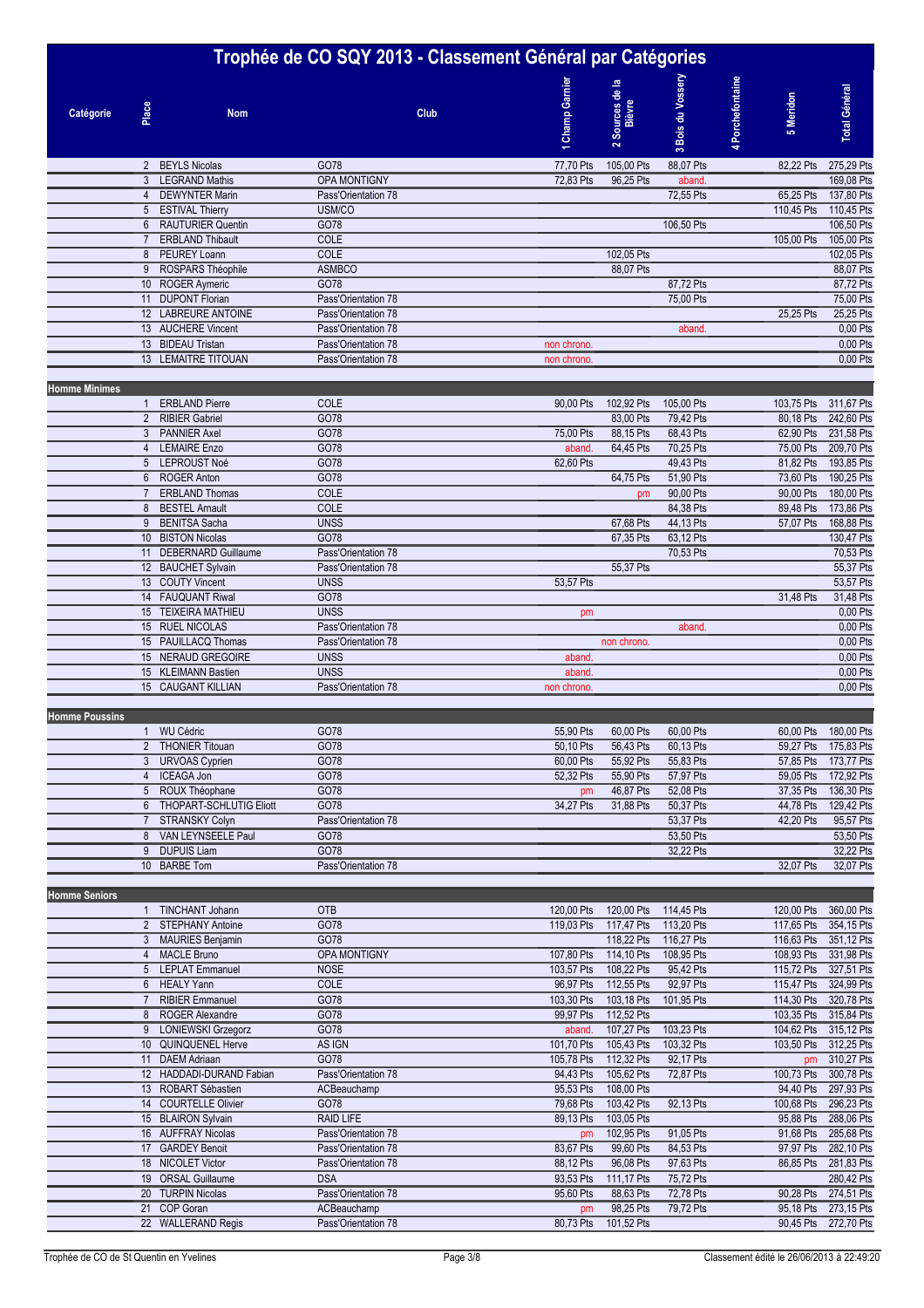# **Trophée de CO SQY 2013 - Classement Général par Catégories**

| Trophee de CO 5QT Z015 - Classement General par Categories |       |                                                 |                                            |      |                        |                           |                        |                |                        |                          |
|------------------------------------------------------------|-------|-------------------------------------------------|--------------------------------------------|------|------------------------|---------------------------|------------------------|----------------|------------------------|--------------------------|
| <b>Catégorie</b>                                           | Place | <b>Nom</b>                                      |                                            | Club | <b>Champ Garnier</b>   | 2 Sources de la<br>Bièvre | 3 Bois du Vossery      | Porchefontaine | 5 Meridon              | <b>Total Général</b>     |
|                                                            |       |                                                 |                                            |      |                        |                           |                        |                |                        |                          |
|                                                            |       | 23 PAULET Ludovic                               | Pass'Orientation 78                        |      | 80,77 Pts              | 102,62 Pts                | 88,98 Pts              |                |                        | 272,37 Pts               |
|                                                            |       | 24 DORVEAUX Eric                                | Pass'Orientation 78                        |      |                        | 103,72 Pts                | 90,78 Pts              |                | 77,70 Pts              | 272,20 Pts               |
|                                                            |       | 25 CARTIEAUX Yves                               | Pass'Orientation 78                        |      | 87,12 Pts              | 99,90 Pts                 | 74,67 Pts              |                | 83,10 Pts              | 270,12 Pts               |
|                                                            |       | 26 LEROUX Guillaume                             | Pass'Orientation 78                        |      | 42,82 Pts              | 99,68 Pts                 | 80,12 Pts              |                | 90,15 Pts              | 269,95 Pts               |
|                                                            |       | 27 KORCHIA Sébastien                            | COPS <sub>91</sub>                         |      |                        | 104,22 Pts                | 91,73 Pts              |                | 72,98 Pts              | 268,93 Pts               |
|                                                            |       | 28 OBLED Sébastien                              | GO78                                       |      | 88,03 Pts              | 99,10 Pts                 | 78,60 Pts              |                |                        | 265,73 Pts               |
|                                                            |       | 29 PETIT Jérémie                                | Pass'Orientation 78                        |      | 47,48 Pts<br>75,53 Pts | 107,42 Pts                | 75,10 Pts<br>89,40 Pts |                | 79,82 Pts<br>92.75 Pts | 262,34 Pts<br>257,68 Pts |
|                                                            |       | 30 GIGOS Pierre-Antoine<br>31 LE ROUX Alexandre | Pass'Orientation 78<br>GO78                |      | 62,67 Pts              |                           | 90,82 Pts              |                | 100,63 Pts             | 254,12 Pts               |
|                                                            |       | 32 STREBLER THOMASZ                             | Pass'Orientation 78                        |      | 72,62 Pts              | 106,03 Pts                | 63,67 Pts              |                |                        | 242,32 Pts               |
|                                                            |       | 33 HELLE Stéphane                               | GO78                                       |      |                        | 102,13 Pts                | 66,15 Pts              |                | 72,65 Pts              | 240,93 Pts               |
|                                                            |       | 34 GAILLET François                             | GO78                                       |      | 77,52 Pts              | 90,30 Pts                 | 69,02 Pts              |                |                        | 236,84 Pts               |
|                                                            |       | 35 THOMAZO Sylvain                              | Pass'Orientation 78                        |      | 72,45 Pts              | 100,47 Pts                | 63,00 Pts              |                |                        | 235,92 Pts               |
|                                                            |       | 36 DEHESTRU Guillaume                           | Pass'Orientation 78                        |      | 64,92 Pts              | 85,40 Pts                 | 79,27 Pts              |                | 69,08 Pts              | 233,75 Pts               |
|                                                            |       | 37 STEINEUR ADRIEN<br>38 CORBI Francois         | Pass'Orientation 78<br>Pass'Orientation 78 |      | 53,28 Pts              | 89,50 Pts                 |                        |                | 87,58 Pts<br>71,48 Pts | 230,36 Pts               |
|                                                            |       | 39 LANNABI Mehdi                                | Pass'Orientation 78                        |      | non chrono.            | 101,32 Pts<br>91,93 Pts   | 54,75 Pts<br>57,57 Pts |                | 69,13 Pts              | 227,55 Pts<br>218,63 Pts |
|                                                            |       | 40 SEVESTRE Thomas                              | Pass'Orientation 78                        |      |                        | 75,00 Pts                 | 72,37 Pts              |                | 70,72 Pts              | 218,09 Pts               |
|                                                            |       | 41 STEHNAC Nicolas                              | Pass'Orientation 78                        |      | 84,62 Pts              |                           | 74,65 Pts              |                | 58,28 Pts              | 217,55 Pts               |
|                                                            |       | 42 JOURDAT Olivier                              | <b>NOSE</b>                                |      |                        | 109,43 Pts                |                        |                | 106,28 Pts             | 215,71 Pts               |
|                                                            |       | 43 COUTAL Alexandre                             | GO78                                       |      |                        | 113,45 Pts                |                        |                | 97,07 Pts              | 210,52 Pts               |
|                                                            |       | 44 CONSTANT Nicolas                             | COPS <sub>91</sub>                         |      |                        | 84,72 Pts                 | 66,32 Pts              |                | 56,67 Pts              | 207,71 Pts               |
|                                                            |       | 45 POTEAU Jimmy                                 | GO78                                       |      | 40,20 Pts              | 85,40 Pts                 | 48,30 Pts              |                | 69,08 Pts              | 202,78 Pts               |
|                                                            |       | 46 BARBE David                                  | N.O.R.D.                                   |      |                        |                           | 102,15 Pts             |                | 93,18 Pts              | 195,33 Pts               |
|                                                            |       | 47 AUGUSTYNOWICZ Brice                          | COLE                                       |      |                        |                           | 89,65 Pts              |                | 103,87 Pts             | 193,52 Pts               |
|                                                            |       | 48 VIRLOGET ETIENNE<br>49 COSTE Vincent         | Pass'Orientation 78                        |      | 49,60 Pts              | 78,40 Pts                 | 65,10 Pts              |                |                        | 193,10 Pts               |
|                                                            |       | 50 DURAND Cedric                                | Pass'Orientation 78<br>Pass'Orientation 78 |      | 18,30 Pts<br>45,15 Pts | 80,45 Pts<br>92,50 Pts    | 39,43 Pts              |                | 71,63 Pts<br>53,70 Pts | 191,51 Pts<br>191,35 Pts |
|                                                            |       | 51 POUDES Axel                                  | Pass'Orientation 78                        |      | 95,45 Pts              |                           | aband.                 |                | 89,47 Pts              | 184,92 Pts               |
|                                                            |       | 52 du pontavice Emmanuel                        | Pass'Orientation 78                        |      |                        |                           | 89,02 Pts              |                | 95,60 Pts              | 184,62 Pts               |
|                                                            |       | 53 CHICHPORTICHE Jordan                         | Pass'Orientation 78                        |      | 41,83 Pts              | 76,78 Pts                 | 64,48 Pts              |                |                        | 183,09 Pts               |
|                                                            |       | 54 HENIN HERVE                                  | Pass'Orientation 78                        |      |                        |                           | 81,48 Pts              |                | 96,55 Pts              | 178,03 Pts               |
|                                                            |       | 55 MADAY Vincent                                | Pass'Orientation 78                        |      |                        |                           | 89,15 Pts              |                | 87,18 Pts              | 176,33 Pts               |
|                                                            |       | 56 LEBEGUE Jean-François                        | Pass'Orientation 78                        |      |                        | 98,93 Pts                 |                        |                | 75,43 Pts              | 174,36 Pts               |
|                                                            |       | 57 HUBERT Fabien                                | Pass'Orientation 78                        |      |                        | 91,62 Pts                 |                        |                | 81,72 Pts              | 173,34 Pts               |
|                                                            |       | 58 MARTIN TRISTAN                               | Pass'Orientation 78                        |      | pm                     |                           | 79,75 Pts              |                | 91,27 Pts              | 171,02 Pts               |
|                                                            |       | 59 MULON Vincent<br>60 VICLIN GAEL              | Pass'Orientation 78<br>Pass'Orientation 78 |      | 56,48 Pts              | 90,58 Pts<br>101,78 Pts   | pm                     |                | 72,72 Pts<br>pm        | 163,30 Pts<br>158,26 Pts |
|                                                            |       | 61 BABLON Nicolas                               | Pass'Orientation 78                        |      | 55,28 Pts              | 97,07 Pts                 |                        |                |                        | 152,35 Pts               |
|                                                            |       | 62 NICOLLET Frédéric                            | GO78                                       |      | 80,68 Pts              | pm                        | 70,63 Pts              |                |                        | 151,31 Pts               |
|                                                            |       | 63 JACQUOT Antoine                              | Pass'Orientation 78                        |      | aband.                 | 86,20 Pts                 | 64,38 Pts              |                |                        | 150,58 Pts               |
|                                                            |       | 64 HODIQUET Alexis                              | Pass'Orientation 78                        |      |                        | 88,53 Pts                 | 39,23 Pts              |                | 22,05 Pts              | 149,81 Pts               |
|                                                            |       | 65 MERLET CHRISTOPHE                            | Pass'Orientation 78                        |      | 56,55 Pts              | 91,85 Pts                 | aband.                 |                |                        | 148,40 Pts               |
|                                                            |       | 66 HERVE Simon                                  | Pass'Orientation 78                        |      |                        | 78,35 Pts                 |                        |                | 57,58 Pts              | 135,93 Pts               |
|                                                            |       | 67 DUFOURMANTELLE Benjamin                      | Pass'Orientation 78                        |      | 77,03 Pts              |                           | 56,25 Pts              |                |                        | 133,28 Pts               |
|                                                            |       | 68 LEBRAY David                                 | PARIS ORIENTSPORT                          |      | 55,98 Pts              |                           |                        |                | 68,23 Pts              | 124,21 Pts               |
|                                                            |       | 69 DUBOIS Alexandre<br>70 SINNAEVE Jerome       | Pass'Orientation 78<br>Pass'Orientation 78 |      | 0,00 Pts<br>47,17 Pts  | 64,45 Pts<br>74,35 Pts    | 58,37 Pts              |                |                        | 122,82 Pts<br>121,52 Pts |
|                                                            |       | 71 RAIMBAULT Juste                              | <b>CSLG MELUN</b>                          |      |                        |                           | 120,00 Pts             |                |                        | 120,00 Pts               |
|                                                            |       | 72 FUCHS Baptiste                               | <b>TOM MEAUX</b>                           |      |                        | 117,75 Pts                |                        |                |                        | 117,75 Pts               |
|                                                            |       | 73 LINTEN JO                                    | Pass'Orientation 78                        |      |                        | 115,22 Pts                |                        |                |                        | 115,22 Pts               |
|                                                            |       | 74 SOUCAT Cyril                                 | <b>TOM MEAUX</b>                           |      |                        | 114,88 Pts                |                        |                |                        | 114,88 Pts               |
|                                                            |       | 75 LESAFFRE Pierre-Marie                        | <b>CRCO</b>                                |      |                        | 113,75 Pts                |                        |                |                        | 113,75 Pts               |
|                                                            |       | 76 SIMKENS Geert                                | <b>CRCO</b>                                |      |                        | 112,67 Pts                |                        |                |                        | 112,67 Pts               |
|                                                            |       | 77 PARZYCH Frederic                             | Garde Rép.                                 |      | 111,68 Pts             |                           |                        |                |                        | 111,68 Pts               |
|                                                            |       | 78 SANTANDREU Mickael<br>79 KARSTADT Swen       | <b>BONO</b><br>Pass'Orientation 78         |      |                        | 109,75 Pts<br>107,97 Pts  |                        |                |                        | 109,75 Pts<br>107,97 Pts |
|                                                            |       | 80 GUILLEMIN Willy                              | Garde Rép.                                 |      | 107,82 Pts non chrono. |                           |                        |                |                        | 107,82 Pts               |
|                                                            |       | 81 FREILING Bjorn                               | Pass'Orientation 78                        |      |                        | 106,55 Pts                |                        |                |                        | 106,55 Pts               |
|                                                            |       | 82 RAUTURIER Benoit                             | GO78                                       |      |                        |                           | 105,55 Pts             |                | pm                     | 105,55 Pts               |
|                                                            |       | 83 MELINARD Lionel                              | ASOPE                                      |      |                        |                           | 104,93 Pts             |                |                        | 104,93 Pts               |
|                                                            |       | 84 PACHER ROMAIN                                | Garde Rép.                                 |      | 102,67 Pts non chrono. |                           |                        |                |                        | 102,67 Pts               |
|                                                            |       | 85 LE QUILLEC Nicolas                           | Pass'Orientation 78                        |      | 48,55 Pts              | pm                        |                        |                | 53,77 Pts              | 102,32 Pts               |
|                                                            |       | 86 COSTE Robert                                 | <b>SAGC CESTAS</b>                         |      |                        | 101,10 Pts                |                        |                |                        | 101,10 Pts               |
|                                                            |       | 87 COSTA ALBERO Alejandro                       | <b>TOM MEAUX</b>                           |      |                        | 99,92 Pts                 |                        |                |                        | 99,92 Pts                |
|                                                            |       | 88 JOLY François<br>89 AICHIER Lilian           | T.A.D.<br>Pass'Orientation 78              |      | 99,58 Pts              | 98,87 Pts                 |                        |                |                        | 99,58 Pts<br>98,87 Pts   |
|                                                            |       | 90 ITHURBURU Olivier                            | Pass'Orientation GO78                      |      | aband.                 | 82,17 Pts                 | aband.                 |                | 16,30 Pts              | 98,47 Pts                |
|                                                            |       | 91 PAULET Guillaume                             | <b>ASMBCO</b>                              |      |                        | 98,10 Pts                 |                        |                |                        | 98,10 Pts                |
|                                                            |       | 92 LE ROUX Eric                                 | Garde Rép.                                 |      |                        |                           | 96,12 Pts              |                |                        | 96,12 Pts                |
|                                                            |       | 93 GOIN Guillaume                               | ACBeauchamp                                |      |                        | 93,25 Pts                 |                        |                |                        | 93,25 Pts                |
|                                                            |       | 94 CALLENS Romain                               | Pass'Orientation 78                        |      |                        | 91,72 Pts                 |                        |                |                        | 91,72 Pts                |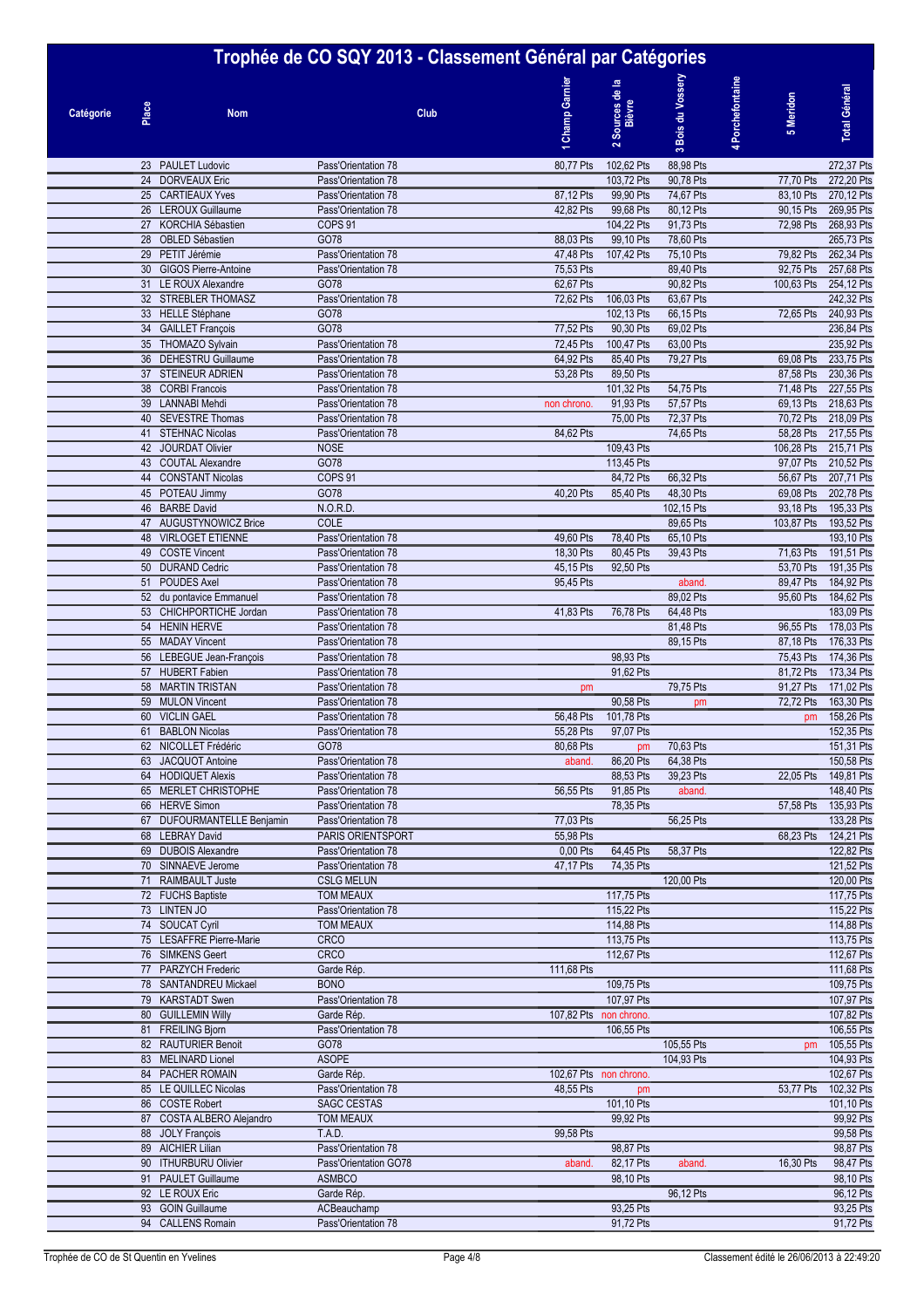#### **Trophée de CO SQY 2013 - Classement Général par Catégories Bois du Vossery Champ Garnier** Bois du Vossery 4 Porchefontaine **Porchefontaine Sources de la Champ Garnie Total Général Total Général** 2 Sources de **5 Meridon Bièvre Place Catégorie Nom Club 13**95 RAILLARD Cédric **Pass'Orientation 78** 0 88,58 Pts 0 88,58 Pts 0 88,58 Pts 0 88,58 Pts 0 88,58 Pts 0 0 88,58 Pts 0 88,58 Pts 0 88,42 Pts 0 88,42 Pts 0 88,42 Pts 0 88,42 Pts 0 88,42 Pts 0 88,42 Pts 0 88,42 Pts 0 88,42 Pts 96 LEON Julien Pass'Orientation 78 88,42 Pts 88,42 Pts 97 BARBUT Benoît **Pass'Orientation 78 non chrono.** 87,88 Pts aband. 0 pm 87,88 Pts 98 DRISSI Mahran Pass'Orientation 78 87,43 Pts 87,43 Pts 99 CHIRI Lassaad Pass'Orientation 78 0 87,22 Pts 0 0 0 87,22 Pts 100 EGLIZEAUD ERIC Pass'Orientation 78 0 0 0 0 86,05 Pts 86,05 Pts 101 MONNET Jean-Paul Pass'Orientation 78 102 BOUKHILI Arbi **Pass'Orientation 78** 0 83,40 Pts 0 83,40 Pts 0 83,40 Pts 0 83,40 Pts 0 83,40 Pts 103 PEPIN Manuel **200 83,30 Pts** 0 83,30 Pts 0 83,30 Pts 0 83,30 Pts 0 83,30 Pts 0 83,30 Pts 0 83,30 Pts 0 83,30 Pts 104 KAIS ELHAJ PASS'Orientation 78 0 82,42 Pts 0 82,42 Pts 0 82,42 Pts 0 82,42 Pts 0 82,42 Pts 0 82,42 Pts 105 MAY Ramzy **Pass'Orientation 78** 0 82,03 Pts 0 82,03 Pts 0 82,03 Pts 0 82,03 Pts 0 82,03 Pts 0 82,03 Pts 106 ANADON LAURENT Pass'Orientation 78 81,30 Pts 0 0 0 81,30 Pts 0 0 0 81,30 Pts 0 0 0 81,30 Pts 0 0 0 0 81,30 Pts 107 URVOAS Antony **Pass'Orientation 78** 41,18 Pts 41,18 Pts 39,38 Pts 80,56 Pts 80,56 Pts 108 WINTER Charles-Antoine 20,25 Pts 0.25 Pts 0.25 Pts 0.25 Pts 0.25 Pts 0.25 Pts 0.25 Pts 0.25 Pts 0.25 Pts 0 109 RICHIER Lillian Pass'Orientation 78 0 0 79,87 Pts 0 0 79,87 Pts 110 LE MANACH Romain Pass'Orientation 78 0 0 79,57 Pts 0 0 79,57 Pts 111 SEGUINOT Cédric COT8 COT8 COT8 aband. 79,45 Pts 0 0 0 19,45 Pts 0 0 79,45 Pts 0 0 79,45 Pts 112 DE LA PANOUSE Xavier Pass'Orientation 78 0 0 0 0 79,27 Pts 79,27 Pts 113 CADART Yoann Garde Rép. 6 0 0 10 10 77,63 Pts 0 0 77,63 Pts 0 0 77,63 Pts 0 0 77,63 Pts 0 0 0 77,63 Pts 0 0 0 77,63 Pts 114 GASTON Guillaume N.O.R.D. N.O.R.D. 2009 12:00 12:00 12:00 12:00 12:00 12:00 12:00 12:00 12:00 12:00 12:00 1 115 LEGRAND Lucas **OPA MONTIGNY CONSUMPLIER CONSUMPLIER OPEN CONSUMPLIER** OF 17,17 Pts 77,17 Pts 77,17 Pts 116 MELLIN Olivier **Pass'Orientation 78** 0 0 0 24,95 Pts 0 24,95 Pts 0 24,95 Pts 0 24,95 Pts 0 0 74,95 Pts 0 74,95 Pts 117 TOULEMONDE Louis Pass'Orientation 78 0 0 0 0 74,17 Pts 74,17 Pts 118 OLIVIER Clément Pass'Orientation 78 0 0 0 pm 0 74,12 Pts 74,12 Pts 74,12 Pts 119 LERAY Matthieu 
20,50 Pts<br>
120 BUISSON Stéphane

20 BUISSON Stéphane

20 BUISSON Stéphane

20 BUISSON Stéphane

20 BUISSON Stéphane

20 BUISSON Stéphane

20 BUISSON Stéphane

20 BUISSON Stéphane

20 BUISSON Stéphane

2 120 BUISSON Stéphane nd 121 MAHIER Sylvain GO78 67,33 Pts aband. 67,33 Pts 67,33 Pts 67,33 Pts 122 COLIN Olivier Pass'Orientation 78 0 0 65,05 Pts 0 non chrono. 65,05 Pts 122 DAUDET Laurent **Pass'Orientation 78** 0 0 0 0 non chrono. 0 65,05 Pts 65,05 Pts 65,05 Pts 65,05 Pts 65,05 Pts 124 DELCROIX Yannick **Pass'Orientation 78** non chrono. 24,10 Pts 39,00 Pts 63,10 Pts 63,10 Pts 125 MARTIN THOMAS 125 MARTIN THOMAS 126 RAIMBAULT Eric Pass'Orientation 78 0 0 0 0 62,27 Pts 62,27 Pts 127 CHARTIER NICOLAS Pass'Orientation 78 00.45 Pts 60,45 Pts 60,45 Pts 60,45 Pts 60,45 Pts 128 MODOLO Sébastien **Pass'Orientation 78** 0 57,38 Pts 38 Pts aband. 0 57,38 Pts 57,38 Pts **aband.** 0 57,38 Pts 129 ZEMAL Cyrille **200 Pass'Orientation 78** 0 55,58 Pts 0 55,58 Pts 0 0 55,58 Pts 0 0 55,58 Pts 0 0 0 0 55,58 Pts 130 METAIS Richard **Pass'Orientation 78** 0 0 53,27 Pts 0 53,27 Pts 0 53,27 Pts 0 53,27 Pts 0 53,27 Pts 0 53,27 Pts 130 TOUSSAERT Jean-Baptiste Pass'Orientation 78 53,27 Pts 53,27 Pts 53,27 Pts 53,27 Pts 53,27 Pts 53,27 Pts 53,27 Pts 132 DUHAZE Jérôme **Pass'Orientation GO78** 0 50,00 Pts 50,00 Pts 50,00 Pts 50,00 Pts 50,00 Pts 50,00 Pts 50,00 Pts 133 MARCHAL Willy **2008** Pass'Orientation 78 0 0 0 47,63 Pts 0 47,63 Pts 0 47,63 Pts 0 47,63 Pts 0 47,63 Pts 0 45,53 Pts 134 COUSSEMENT Cecile **Pass'Orientation 78** 0 45,53 Pts 45,53 Pts 45,53 Pts 45,53 Pts 45,53 Pts 45,53 134 COUSSEMENT Cecile **Pass'Orientation 78** 0 0 0 45,53 Pts 0 45,53 Pts 0 45,53 Pts 135 CAILLARD Jérôme Pass'Orientation 78 45,02 Pts 0 0 0 0 45,02 Pts 136 SECHIER Hugo Pass'Orientation 78 0 0 0 0 44,43 Pts 44,43 Pts 137 ROUSSEAU Philippe **Pass'Orientation 78** 0 aband. 0 39,03 Pts 39,03 Pts 39,03 Pts 39,03 Pts 39,03 Pts 39,03 Pts 138 LOGEROT Stéphane Pass'Orientation 78 0 0 0 37,97 Pts 37,97 Pts 37,97 Pts 37,97 Pts 37,97 Pts 37,97 Pts 37,97 Pts 139 HERVY Renaud **Pass'Orientation 78** 0 27,65 Pts 0 37,65 Pts 0 37,65 Pts 0 37,65 Pts 0 37,65 Pts 0 37,65 Pts 140 COINDREAU Marc Antoine Pass'Orientation 78 0 0 0 0 32,42 Pts 32,42 Pts 141 DEJAUNE Julien **Pass'Orientation 78** 0 pm non chrono. 0 29,92 Pts 29,92 Pts 29,92 Pts 29,92 Pts 29,92 Pts 29,92 Pts 29,92 Pts 29,92 Pts 29,92 Pts 29,92 Pts 29,92 Pts 29,92 Pts 29,92 Pts 29,92 Pts 29,92 Pts 29,92 Pts 29 142 DEVINCENZI Eric **Pass'Orientation 78** 0 0 21,87 Pts 0 21,87 Pts 0 21,87 Pts 0 21,87 Pts 0 21,87 Pts 0 21,87 Pts 143 GADOU Richard 2012 Pass'Orientation 78 0 0 0 0 16,62 Pts 16,62 Pts 16,62 Pts 16,62 Pts 16,62 Pts 16,62 Pts<br>144 HERCE Millan 2021 RAID LIFE 2022 Pts 14.13 Pts 14.13 Pts 14.13 Pts 14.13 Pts 144 HERCE Millan Research Communication Communication Communication Communication Communication Communication Communication Communication Communication Communication Communication Communication Communication Communication 145 CARREL BENOIT **Pass'Orientation 78** 5,00 Pts 5,00 Pts 5,00 Pts 5,00 Pts 5,00 Pts 5,00 Pts 5,00 Pts 5,00 Pts 146 CHASTENET Romain **120 Excellent Provide Polytechnique** aband. 0 000 Pts 146 CHARRIER **Pass'Orientation 78 Pass'Orientation 78 Passion Chrono**. 0,00 Pts 146 CAZENAVE-LACROUTZ Alexandre Ecole Polytechnique aband. 0 0 0 0 0,00 Pts 146 COUSSEMENT Nicolas GO78 600 Pts in the country of the country of the country of the country of the country of the country of the country of the country of the country of the country of the country of the country of the 146 TEISSIER Jean-Mathieu **Ecole Polytechnique pm 0,00 Pts** pm 0,00 Pts 146 BOUZY Aymeric **Pass'Orientation 78 aband. 2008 aband. 2008 aband. 2008 aband. 2008 aband. 2008 aband. 2008 aband. 2009 aband. 2009 aband. 2009 aband. 2009 aband. 2009 aband** non chrono. 0,00 Pts = 0.00 Pts = 0.00 Pts = 0.00 Pts = 0.00 Pts = 0.00 Pts = 0.00 Pts = 0.00 Pts = 0.00 Pts =<br>146 BOUSSAID SAMI Pass'Orientation 78 0.00 Pts = 0.00 Pts = 0.00 Pts = 0.00 Pts = 0.00 Pts = 0.00 Pts = 0.00 Pt 146 BOUSSAID SAMI Pass'Orientation 78 non chrono. non chrono. non chrono. 0 000 Pts 146 BOUDET Pierre **120 Carde Rép.** 0 non chrono. 0 non chrono. 0 0,00 Pts 0,00 Pts 146 BOUDET Adrien **146 Pass'Orientation 78** 0,00 Pts and pm 0 0,00 Pts and pm 0 0,00 Pts and pm 0 0,00 Pts and pm 0 0,00 Pts and pm 0 0,00 Pts and pm 0 0,00 Pts and pm 0 0,00 Pts and pm 0 0,00 Pts and pm 0 0 0 0 Pts and pm 146 BENIDJER AZIZ Pass'Orientation 78 non chrono. 0 0 0 0 0,00 Pts 146 VARILLON Gregoire **PARIS ORIENTSPORT CONSUMING THE CONSUMING ORIENTSPORT DESCRIPTION 0,00 Pts** 146 VERPOORTEN Manu CRCO CRCO COMPUS CROWN CROWN CONTROL Aband. CROWN CONTROL CONTROL CONTROL CONTROL CONTROL COMPUS 146 BARRAS Maxime 2008 Pass'Orientation 78 aband. 2009 Pts 146 BARDIN Boris **Pass'Orientation 78** 0 000 Pts control and provide the chrono. 0 0,00 Pts 146 AUBERT Christophe Pass'Orientation 78 0,00 Pts 146 ANTHOINE Frederic **Pass'Orientation 78** aband. **2008 aband.** 0,00 Pts 146 ADAM THOMAS **Pass'Orientation 78 Pass'Orientation 78 Pass'Orientation 78 PM 0.00 Pts** 146 MORTASSAGNE Jean Francois Pass'Orientation 78 0 0 non chrono. 0 0 0,00 Pts 146 LEGROS Stephane **Pass'Orientation 78** 0 00 0 non chrono. 0 0,00 Pts

146 LEBLANC Antoine **Pass'Orientation 78 pm 0,00 Pts** 0,00 Pts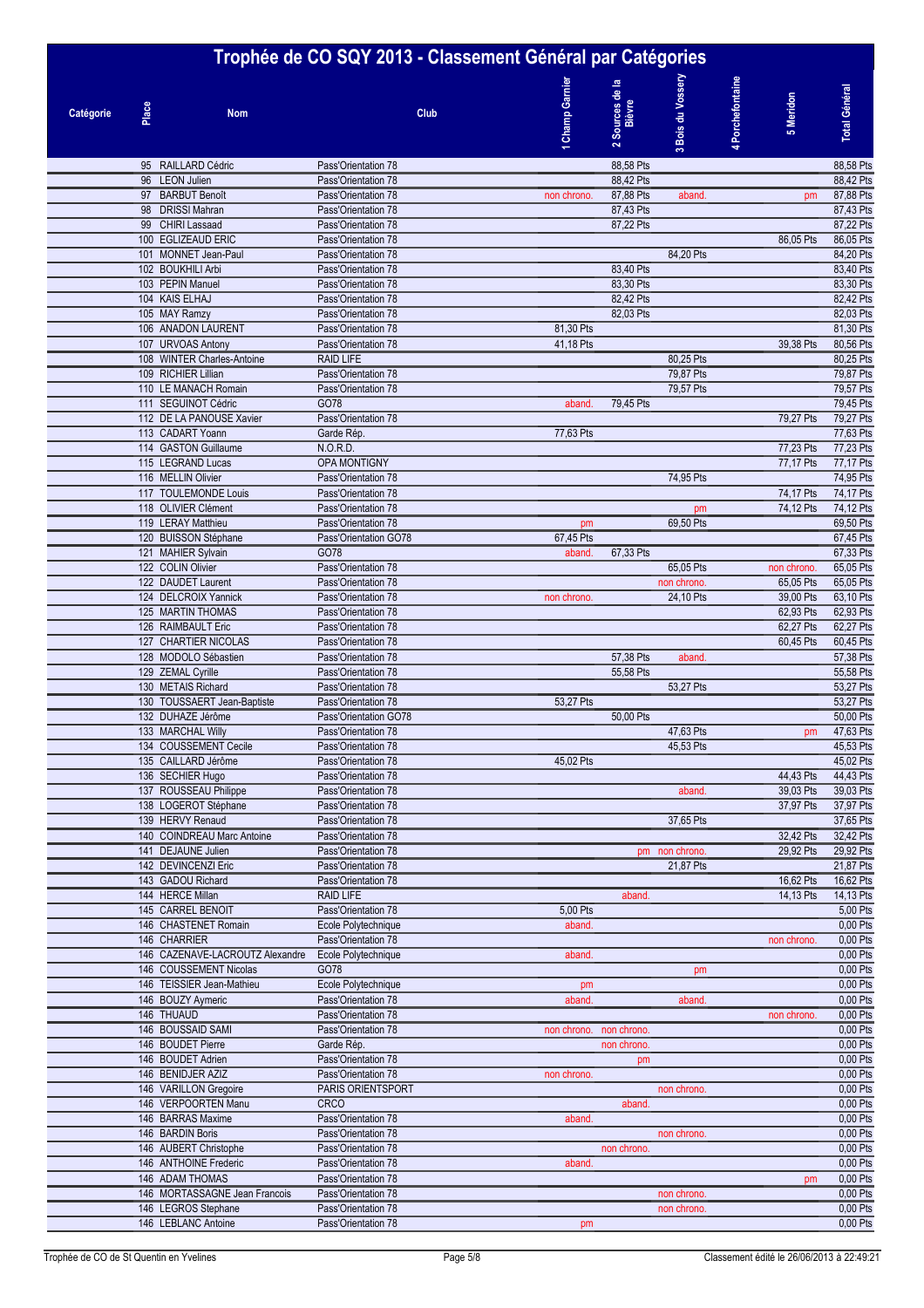### **Trophée de CO SQY 2013 - Classement Général par Catégories Bois du Vossery Champ Garnier 3** Bois du Vossen 4 Porchefontaine **Porchefontaine Sources de la Champ Garnie Total Général Total Général** Sources de **5 Meridon Bièvre Place Catégorie Nom Club**  $\sim$ **1**nd PAGES Guillaume Ecole Polytechnique Ecole Polytechnique pm 0,00 Pts<br>
146 GUILLEMOT Antoine Pass'Orientation 78 pm 0.00 Pts 146 GUILLEMOT Antoine Pass'Orientation 78 0 0 pm 0 pm 0,00 Pts 146 GROUEIX Thibault **Pass'Orientation 78** 0.00 Pts aband. 0 0.00 Pts 146 GIRARDIER Thomas **Pass'Orientation 78 146 aband.** 0,00 Pts 146 PIEKUT David RAID LIFE 0 pm 0 0 0 0,00 Pts 146 POIRIER GABRIEL Ecole Polytechnique aband. 0 0 0 0 0,00 Pts 146 GERARD Yannick3 **Pass'Orientation 78 Decision 128** 0.00 Pts 146 GAUDET Laurent **120 Pass'Orientation 78** 0 000 Pts control 200 Pts control 200 Pts control 200 Pts control 200 Pts control 200 Pts control 200 Pts control 200 Pts control 200 Pts control 200 Pts control 200 Pts control 146 QUINONES JOHAN Pass'Orientation 78 aband aband aband 0.00 Pts 146 GALMOT Tom **PARIS ORIENTSPORT** 146 ON 2009 Pts 2009 Pts 2009 Pts 2009 Pts 2009 Pts 2009 Pts 2009 Pts 2009 Pts 146 GABDON Stephane **Pass'Orientation 78** non chrono. 0,00 Pts 146 FUTEUL Marc **Pass'Orientation 78 Decision 19** 0.00 Pts 146 FERRER Benoit Pass'Orientation 78 0 non chrono. 0 0 0 0,00 Pts 146 ELHAISSOUNI JALAL **Pass'Orientation 78** non chrono. 0 000 Pts 146 DHUICQ MARC OLIVIER Pass'Orientation 78 0 0 0 0 pm 0,00 Pts 146 RODRIGUEZ José **Pass'Orientation 78** 0.00 Pts 0.00 Pts 0.00 Pts 0.00 Pts 0.00 Pts 0.00 Pts 0.00 Pts 0.00 Pts 146 ROHMER Thomas Pass'Orientation 78 000 Pts non chrono. 0 000 Pts 0,000 Pts 146 Romain LE MANACH ACBeauchamp **146 Romain LE MANACH** 0.00 Pts 146 DEBRAY Quentin **Pass'Orientation 78** 0,00 Pts control control control control control control control control control control control control control control control control control control control control control cont 146 SERGENT Marc **Pass'Orientation 78 0,00 Pts** 0,00 Pts 0,00 Pts 0,00 Pts 0,00 Pts **Homme Vétérans 0 0 0 0 0 0 0** 1 LEMAIRE Yann-Pierrick GO78 111,32 Pts 115,22 Pts 104,43 Pts 0 107,40 Pts 333,94 Pts 2 BESTEL Thierry 2000 COLE 2000 COLE 2000 COLE 2000 COLE 2000 COLE 2000 Pts 106,02 Pts 106,02 Pts 0 114,20 Pts 329,77 Pts 3 PANNIER Pascal GO78 108,30 Pts 114,85 Pts 101,50 Pts 0 0 324,65 Pts 4 VUILLAUME Bertrand Velars OR 105,00 Pts 97,12 Pts 87,45 Pts 37,45 Pts 289,57 Pts 5 MITHOUARD Patrick COLE COLE 89,33 Pts 114,55 Pts 83,10 Pts 83,10 Pts 286,98 Pts 6 BOURGUET Godefroy USM/CO USM/CO 99,50 Pts 101,08 Pts 86,32 Pts 286,90 Pts 286,90 Pts 7 BESCH Frederic AS IGN 89,35 Pts 99,45 Pts 89,88 Pts 89,88 Pts 0 pm 278,68 Pts 0 pm 278,68 Pts 8 WU Thierry ASMBCO 88,57 Pts 104,38 Pts 83,30 Pts 276,25 Pts 9 GUILLON Alain CSEIS 87,73 Pts 96,95 Pts 87,63 Pts 0 90,07 Pts 274,75 Pts 10 JOLLY Antoine GO78 91,45 Pts 96,73 Pts 84,42 Pts 0 75,82 Pts 272,60 Pts 11 MORAND Jean-Philippe GO78 GO78 82,60 Pts 101,50 Pts aband. 85,52 Pts 269,62 Pts 12 PAUILLACQ Christian Pass'Orientation 78 78,15 Pts 93,83 Pts 78,43 Pts 92,77 Pts 265,03 Pts 13 COUDE Lionel GO78 74,25 Pts 97,65 Pts 69,63 Pts 0 85,35 Pts 257,25 Pts 14 LETELLIER Erik Pass'Orientation 78 42,65 Pts 89,75 Pts 78,92 Pts 89,85 Pts 82,85 Pts 251,52 Pts 15 GABRIEL Philippe LOA LOA 84,65 Pts 95,00 Pts 69,38 Pts 958 Pts 249,03 Pts 16 GIBART Jocelyn GO78 79,40 Pts 93,57 Pts 57,82 Pts 0 69,33 Pts 242,30 Pts 17 COFFE Daniel **ACBeauchamp** 61,55 Pts 76,58 Pts 76,58 Pts 76,58 Pts 79,05 Pts 83,92 Pts 239,55 Pts 18 TOMASSI Jean Marc **ERCO** ERCO **89,48 Pts 85,33 Pts 62,42 Pts 0 pm 237,23 Pts** 19 POUVRASSEAU Ludovic GO78 600 105,47 Pts 49,33 Pts 80,42 Pts 235,22 Pts 20 JOUVE Bernard GO78 67,77 Pts 0 76,80 Pts 0 87,03 Pts 231,60 Pts 21 ERBLAND Emmanuel COLE COLE 75,73 Pts 74,48 Pts 62,62 Pts 80,48 Pts 230,69 Pts 26,62 Pts 280,59 Pts 280,69 Pts 280,69 Pts 280,69 Pts 280,69 Pts 280,69 Pts 280,69 Pts 280,59 Pts 28,15 Pts 28,15 Pts 28,15 Pts 28,15 Pts 28, 22 CARRIE Laurent USM/CO 71,92 Pts 77,65 Pts 51,95 Pts 0 78,58 Pts 228,15 Pts 23 SANCHEZ Georges GO78 GO78 73,80 Pts 75,12 Pts 46,15 Pts 78,77 Pts 227,69 Pts 24 LAURENT Michel 227,03 Pts Pass'Orientation 78 61,13 Pts 90,57 Pts 75,33 Pts 227,03 Pts 25 LORMEAU Stephane Pass'Orientation 78 80.48 Pts 67,00 Pts 73,00 Pts 220.48 Pts 26 FISCHER Frederic COPS 91 63,97 Pts 87,13 Pts 68,35 Pts 0 pm 219,45 Pts 27 OGHEARD Michel Pass'Orientation 78 70,93 Pts 88,02 Pts 59,83 Pts 0 218,78 Pts 218,78 Pts 28 LOISEL Samuel COLE 36,43 Pts 81,85 Pts 72,38 Pts 0 61,98 Pts 216,21 Pts 29 VERBRUGGHE Alain 2012 RAID LIFE 213,91 Pts 213,91 Pts 66,80 Pts 66,80 Pts 66,80 Pts 0 67,08 Pts 213,91 Pts 30 FARGANEL Thierry COLE COLE 66,92 Pts 83,68 Pts 61,97 Pts 212,57 Pts 212,57 Pts 31 ROGER Vincent GO78 0 88,42 Pts 55,12 Pts 0 67,92 Pts 211,46 Pts 32 CHOD Philippe 207,98 Pts Pass'Orientation 78 109,35 Pts 109,35 Pts 98,63 Pts 207,98 Pts 98,63 Pts 206,80 Pts 206,80 Pts 206,80 Pts 206,80 Pts 206,80 Pts 206,80 Pts 206,80 Pts 206,80 Pts 206,80 Pts 206,80 Pts 206,80 Pts 33 ROUZOT Denis **ACBeauchamp 78,10 Pts pm 55,93 Pts** 72,77 Pts 206,80 Pts **33 Pts** 206,80 Pts 33 DOCQUINCOURT Pascal GO78 69 CO78 39,00 Pts 81,83 Pts 62,10 Pts 62,87 Pts 206,80 Pts 35 MARIE Didier GO78 0 94,67 Pts 39,47 Pts 0 62,13 Pts 196,27 Pts 36 LAHELLEC yann FUN EVENTS 69,40 Pts 99,58 Pts 0 0 188,98 Pts 0 188,98 Pts 37 LEFRANCOIS Gérard ACBeauchamp 60,15 Pts 67,87 Pts 60,92 Pts 0 0 188,94 Pts 38 BEAUVISAGE Christophe GO78 6 0 0 60 89.48 Pts 94.57 Pts 184,05 Pts 94.57 Pts 184,05 Pts 39 BERTHOME Denis Pass'Orientation 78 pm 64,42 Pts 54,72 Pts 0 64,58 Pts 183,72 Pts 40 LE BRAS Bruno RAID LIFE 97,10 Pts 86,22 Pts 183,32 Pts 41 CHARTIER Thierry **Pass'Orientation 78** 30,27 Pts 73,18 Pts 48,50 Pts 60,20 Pts 181,88 Pts 42 STREC CYRIL Pass'Orientation 78 56,92 Pts pm 55,75 Pts 67,40 Pts 180,07 Pts 180,07 Pts 43 RAMOGNINO Lionel Pass'Orientation GO78 95,00 Pts 84,78 Pts 179,78 Pts 179,78 Pts 44 DUBOC Stéphane Pass'Orientation 78 51,23 Pts pm 70,68 Pts 57,00 Pts 178,91 Pts 45 THONIER Bruno 6 6078 66078 66078 88,75 Pts 0 90,10 Pts 90,10 Pts 178,85 Pts 0 178,85 Pts 46 BOUTEILLE Christian Pass'Orientation 78 40,05 Pts 79,35 Pts 57,35 Pts 176,75 Pts 176,75 Pts 47 MARTY Patrick 6 169,93 Pts 62,65 Pts 62,65 Pts 62,65 Pts 107,28 Pts 107,28 Pts 169,93 Pts 169,93 Pts 48 TOUZEAU Eric DSA 91,82 Pts 77,53 Pts 169,35 Pts

49 TRASCH Günter COLE COLE COLE 0,00 Pts 59,50 Pts 53,38 Pts 53,38 Pts 50,52 Pts 163,40 Pts 50 LEGRAND Christian **CDRAMONTIGNY pm 88,15 Pts aband.** 0 71,40 Pts 159,55 Pts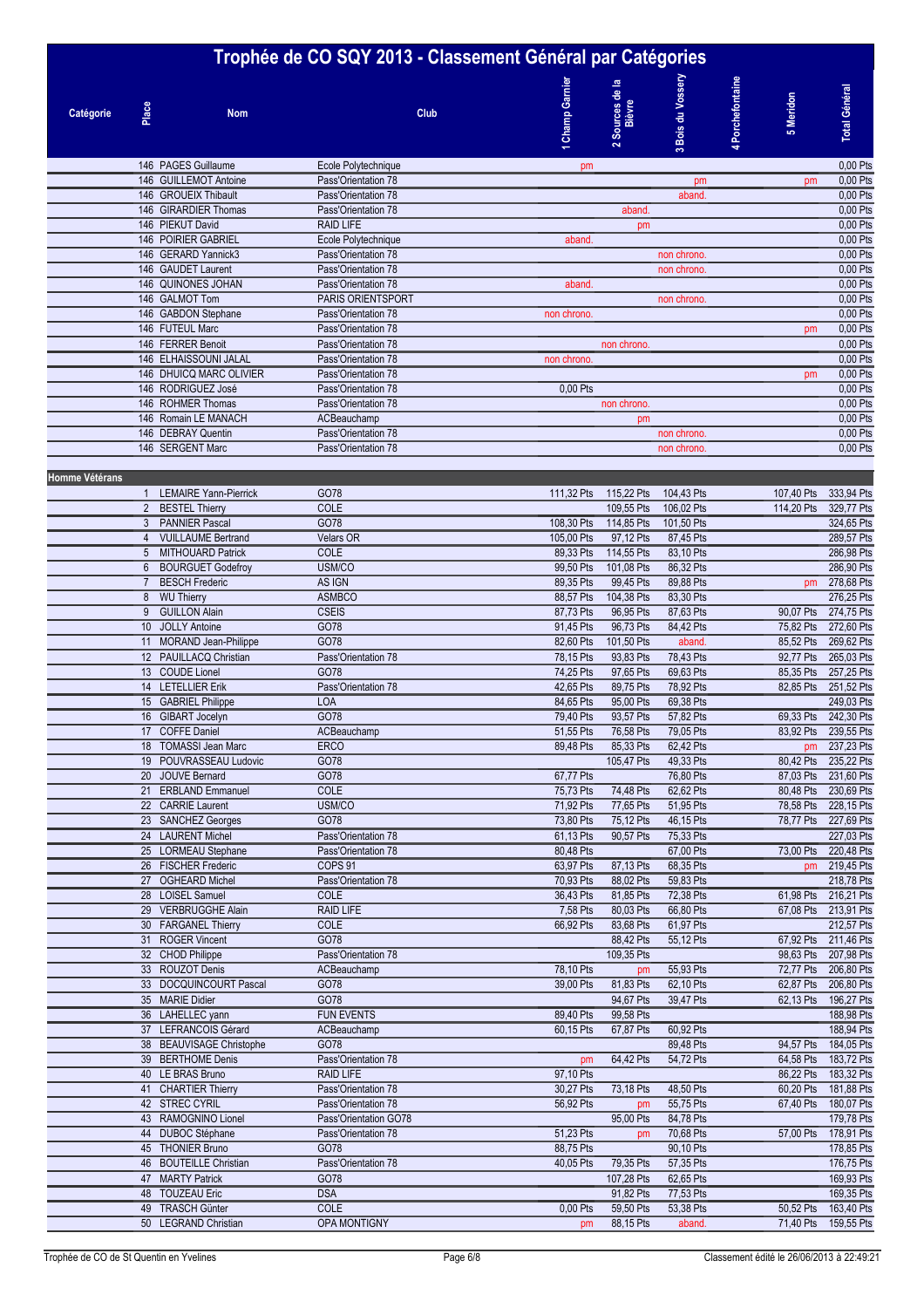# **Trophée de CO SQY 2013 - Classement Général par Catégories**

| Trophee de CO SQY 2013 - Classement General par Categories |       |                                                   |                                            |                        |                           |                 |                               |                          |  |
|------------------------------------------------------------|-------|---------------------------------------------------|--------------------------------------------|------------------------|---------------------------|-----------------|-------------------------------|--------------------------|--|
| Catégorie                                                  | Place | <b>Nom</b>                                        | Club                                       | <b>Champ Garnier</b>   | 2 Sources de la<br>Bièvre | Bois du Vossery | 4 Porchefontaine<br>5 Meridon | <b>Total Général</b>     |  |
|                                                            |       |                                                   |                                            |                        |                           | $\sim$          |                               |                          |  |
|                                                            |       | 51 GRANCOIN Marc                                  | GO78                                       | 73,52 Pts              |                           |                 | 77,20 Pts                     | 150,72 Pts               |  |
|                                                            |       | 52 TOXE Philippe<br>53 CHENOT Franck              | <b>ASMBCO</b><br>GO78                      | 68,57 Pts              | 85,00 Pts<br>73,40 Pts    |                 | 64,83 Pts                     | 149,83 Pts<br>141,97 Pts |  |
|                                                            |       | 54 LAVOLLAY Marc                                  | Pass'Orientation 78                        |                        | 54,23 Pts                 | 41,43 Pts       | 46,30 Pts                     | 141,96 Pts               |  |
|                                                            |       | 55 LEPROUST Pascal                                | Pass'Orientation 78                        | pm                     |                           | 76,37 Pts       | 63,87 Pts                     | 140,24 Pts               |  |
|                                                            |       | 56 CHARDOT Thierry                                | GO78                                       | 21,50 Pts              | 61,95 Pts                 | 55,63 Pts       | pm                            | 139,08 Pts               |  |
|                                                            |       | 57 SANHET Patrick                                 | Pass'Orientation 78                        |                        |                           | 53,83 Pts       | 83,08 Pts                     | 136,91 Pts               |  |
|                                                            |       | 58 RUDEAUT Dominique                              | GO78                                       | 56,65 Pts              |                           | 75,37 Pts       |                               | 132,02 Pts               |  |
|                                                            |       | 59 LE CLERC Jacques                               | Pass'Orientation 78                        | 45,03 Pts              | 82,22 Pts                 | 47,68 Pts       |                               | 129,90 Pts               |  |
|                                                            |       | 60 PASTOR Philippe<br>61 BOUVIER William          | <b>RAID LIFE</b><br>Corrèze C.O            |                        | pm<br>119,30 Pts          | pm              | 81,43 Pts                     | 126,46 Pts<br>119,30 Pts |  |
|                                                            |       | 62 HEULINE Hugo                                   | Pass'Orientation 78                        | 39,68 Pts              | 38,08 Pts                 | 29,33 Pts       | 39,95 Pts                     | 117,71 Pts               |  |
|                                                            |       | 63 ASTROU J-Christophe                            | GO78                                       |                        | 83,30 Pts                 | 33,98 Pts       |                               | 117,28 Pts               |  |
|                                                            |       | 64 PAGE Philippe                                  | COColmar                                   |                        |                           | 111,17 Pts      |                               | 111,17 Pts               |  |
|                                                            |       | 65 GIRAULT Denis                                  | <b>ASMBCO</b>                              |                        | 51,78 Pts                 | 26,07 Pts       | 31,52 Pts                     | 109,37 Pts               |  |
|                                                            |       | 66 GROSHENS Didier                                | Garde Rép.                                 | 108,18 Pts non chrono. |                           |                 |                               | 108,18 Pts               |  |
|                                                            |       | 67 LESAULT Philippe                               | Garde Rép.                                 | 107,23 Pts non chrono. |                           |                 |                               | 107,23 Pts               |  |
|                                                            |       | 68 Steiger Daniel<br>69 KLAUS Rehner              | Corrèze C.O<br>Corrèze C.O                 |                        | 105,28 Pts<br>104,55 Pts  |                 |                               | 105,28 Pts<br>104,55 Pts |  |
|                                                            |       | 70 HERTZOG Tristan                                | <b>ASMBCO</b>                              |                        | 102,87 Pts                |                 |                               | 102,87 Pts               |  |
|                                                            |       | 71 SZECHENYI Edmond                               | COLE                                       | 38,02 Pts              |                           |                 | 64,48 Pts                     | 102,50 Pts               |  |
|                                                            |       | 72 HEININGER Daniel                               | Corrèze C.O                                |                        | 102,15 Pts                |                 |                               | 102,15 Pts               |  |
|                                                            |       | 73 BAUCHET P-Yves                                 | <b>DSA</b>                                 |                        | 102,05 Pts                |                 |                               | 102,05 Pts               |  |
|                                                            |       | 74 BERTHIER Laurent                               | COPS <sub>91</sub>                         |                        | 101,45 Pts                |                 |                               | 101,45 Pts               |  |
|                                                            |       | 75 MAIRE Christian                                | Pass'Orientation 78                        |                        | 59,83 Pts                 | 40,53 Pts       |                               | 100,36 Pts               |  |
|                                                            |       | 76 ESTIVAL J-Luc                                  | USM/CO                                     |                        |                           |                 | 99,62 Pts                     | 99,62 Pts                |  |
|                                                            |       | 77 ROGIER Yann<br>78 MONTAGARD Frederic           | GO78<br><b>ASMBCO</b>                      | 36,70 Pts<br>97,83 Pts | 62,30 Pts                 | pm              |                               | 99,00 Pts<br>97,83 Pts   |  |
|                                                            |       | 79 CHARLES Thierry                                | VO                                         |                        | 93,50 Pts                 | aband.          |                               | 93,50 Pts                |  |
|                                                            |       | 80 RIEHL Hans-Joachim                             | Corrèze C.O                                |                        | 93,32 Pts                 |                 |                               | 93,32 Pts                |  |
|                                                            |       | 81 BLANDIN Denis                                  | Pass'Orientation 78                        |                        | 91,10 Pts                 |                 |                               | 91,10 Pts                |  |
|                                                            |       | 82 SINAEVE Philippe                               | <b>CRCO</b>                                |                        | 90,00 Pts                 |                 |                               | 90,00 Pts                |  |
|                                                            |       | 83 OUNI Bechir                                    | Corrèze C.O                                |                        | 88,38 Pts                 |                 |                               | 88,38 Pts                |  |
|                                                            |       | 84 CHAUSSIN Gilles                                | <b>DSA</b>                                 |                        | 88,30 Pts                 |                 |                               | 88,30 Pts                |  |
|                                                            |       | 85 CHEBBI Becem                                   | Corrèze C.O                                |                        | 84,52 Pts                 |                 |                               | 84,52 Pts                |  |
|                                                            |       | 86 DEVILLERS Christophe<br>87 FAUQUANT Jean-Marie | <b>ASSOCIATION RAID-UP</b><br>GO78         |                        |                           | 84,40 Pts       | pm<br>83,73 Pts               | 84,40 Pts<br>83,73 Pts   |  |
|                                                            |       | 88 JENDOUBI Hsouna                                | Corrèze C.O                                |                        | 83,03 Pts                 |                 |                               | 83,03 Pts                |  |
|                                                            |       | 89 FEUVRIER Luc                                   | GO78                                       |                        | 82,75 Pts                 | aband           |                               | 82,75 Pts                |  |
|                                                            |       | 90 VERMEERSCH Thierry                             | GO78                                       |                        |                           | pm              | 82,35 Pts                     | 82,35 Pts                |  |
|                                                            |       | 91 THOPART David                                  | Pass'Orientation 78                        | aband.                 | 80,53 Pts                 | aband.          |                               | 80,53 Pts                |  |
|                                                            |       | 92 MERIGUET Fabien                                | GO78                                       | 80,42 Pts              |                           | pm              |                               | 80,42 Pts                |  |
|                                                            |       | 93 BIERCE Bernard                                 | Pass'Orientation 78                        |                        | 48,13 Pts                 | 31,93 Pts       |                               | 80,06 Pts                |  |
|                                                            |       | 94 POEDRAS Daniel                                 | COL                                        |                        |                           | 77,20 Pts       |                               | 77,20 Pts                |  |
|                                                            |       | 95 LABREURE Christophe<br>96 SCHRAMM REINHARD     | <b>RAID LIFE</b><br>Pass'Orientation 78    | aband                  | 73,98 Pts                 | 44,73 Pts       | 31,25 Pts                     | 75,98 Pts<br>73,98 Pts   |  |
|                                                            |       | 97 PARFAIT Frédéric                               | Pass'Orientation GO78                      |                        | 67,17 Pts                 | pm              |                               | 67,17 Pts                |  |
|                                                            |       | 98 FICHET Laurent                                 | Pass'Orientation 78                        |                        |                           | 65,87 Pts       |                               | 65,87 Pts                |  |
|                                                            |       | 99 LE FLOCH Jean-Pascal                           | Pass'Orientation 78                        | pm                     | 61,75 Pts                 | 3,33 Pts        |                               | 65,08 Pts                |  |
|                                                            |       | 100 CRENN Christian                               | <b>ASMBCO</b>                              |                        | 61,52 Pts                 |                 |                               | 61,52 Pts                |  |
|                                                            |       | 101 AUBERT Fabrice                                | <b>ASCO ORLEANS</b>                        | 55,80 Pts              |                           |                 |                               | 55,80 Pts                |  |
|                                                            |       | 102 CERNAY PATRICK                                | Pass'Orientation 78                        |                        |                           |                 | 54,55 Pts                     | 54,55 Pts                |  |
|                                                            |       | 103 BEDELET Olivier<br>104 MONTAMBAUX Gilles      | Pass'Orientation 78<br>Pass'Orientation 78 | aband.                 | pm                        |                 | 53,47 Pts                     | 53,47 Pts<br>52,85 Pts   |  |
|                                                            |       | 105 ADAM ERWAN                                    | Pass'Orientation 78                        |                        |                           | 33,05 Pts       | 52,85 Pts                     | 33,05 Pts                |  |
|                                                            |       | 106 HENNEL Pascal                                 | GO78                                       |                        |                           | 17,58 Pts       |                               | 17,58 Pts                |  |
|                                                            |       | 107 LANNES ARNAUD                                 | Pass'Orientation 78                        | non chrono.            |                           |                 |                               | 0,00 Pts                 |  |
|                                                            |       | 107 JUNG Joel                                     | Pass'Orientation 78                        | pm                     |                           |                 |                               | 0,00 Pts                 |  |
|                                                            |       | 107 LEPINE Didier                                 | Pass'Orientation 78                        |                        | pm                        |                 | pm                            | 0,00 Pts                 |  |
|                                                            |       | 107 AUCHERE Eric                                  | Pass'Orientation 78                        |                        |                           | aband.          |                               | 0,00 Pts                 |  |
|                                                            |       | 107 INGOUF Olivier                                | Pass'Orientation 78                        |                        |                           | disq.           |                               | 0,00 Pts                 |  |
|                                                            |       | 107 HENROT JEAN-PHILIPPE                          | Pass'Orientation 78                        | non chrono.            |                           | aband.          |                               | 0,00 Pts<br>0,00 Pts     |  |
|                                                            |       | 107 BIDEAU Pierre-Jacques<br>107 GORETH Eric      | Pass'Orientation 78<br>Pass'Orientation 78 | non chrono.            | non chrono. non chrono.   |                 | non chrono.                   | 0,00 Pts                 |  |
|                                                            |       | 107 MERCIER Jean-Marie                            | Pass'Orientation 78                        |                        |                           |                 | non chrono.                   | 0,00 Pts                 |  |
|                                                            |       | 107 FUZELIER Pascal                               | <b>ASMBCO</b>                              | aband                  |                           |                 |                               | 0,00 Pts                 |  |
|                                                            |       | 107 OUAGNE PIERRE                                 | Pass'Orientation 78                        |                        |                           |                 | pm                            | 0,00 Pts                 |  |
|                                                            |       | 107 CATELAND Stephane                             | Pass'Orientation 78                        |                        |                           | non chrono.     | non chrono.                   | 0,00 Pts                 |  |
|                                                            |       | 107 DUSZA Serge                                   | Pass'Orientation 78                        |                        | pm                        |                 |                               | 0,00 Pts                 |  |
|                                                            |       | 107 DECHAMBENOY ALAIN                             | <b>CSEIS</b>                               |                        |                           |                 | 0,00 Pts                      | 0,00 Pts                 |  |
|                                                            |       | 107 RODRIGES Jean                                 | Pass'Orientation 78                        |                        | non chrono.               |                 |                               | 0,00 Pts                 |  |
|                                                            |       | 107 CLOUARD Frédéric                              | GO78                                       |                        | pm                        |                 | pm                            | 0,00 Pts                 |  |